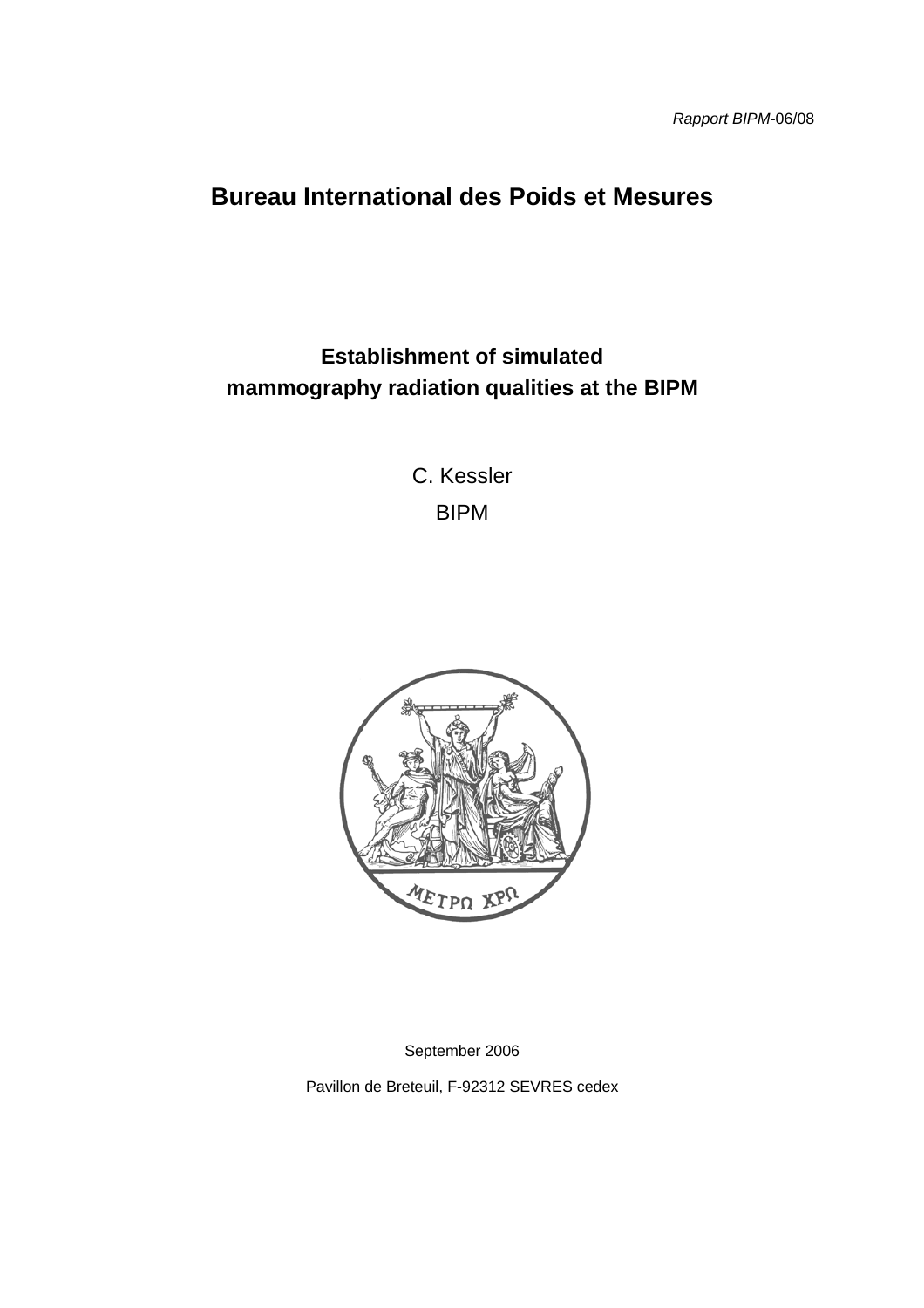# **Establishment of simulated mammography radiation qualities at the BIPM**

C. Kessler

## **Abstract**

New radiation qualities have been established at the BIPM using the tungsten-anode low-energy x-ray tube with molybdenum and rhodium as filters to simulate the radiation beams used in clinical mammography. The evaluation of the correction factors for the primary standard and the measurements of the x-ray spectra are described.

## **1. Introduction**

One of the critical parameters in mammographic procedures is the dose to the breast tissue, which should be kept to a minimum while maintaining adequate diagnostic quality in the recorded image. Accurate dose determinations require measurements performed with radiation measuring instruments calibrated in the x-ray beams used in mammography, traceable to standards laboratories.

Clinical mammography x-ray tubes use a combination of different anode materials (molybdenum or rhodium) and filters (molybdenum, rhodium or paladium). At present, few national standards laboratories are equipped with these x-ray tubes. However, similar radiation qualities can be produced using x-ray tubes with a tungsten-anode and suitable filters. A set of nine such x-ray qualities has been established at the BIPM using the present low-energy x-ray facility.

# **2. Determination of the beam quality and the air kerma rate**

The low-energy x-ray tube has a tungsten-anode with an inherent filtration of 1 mm beryllium. Combinations of the tungsten anode with two filter materials (molybdenum and rhodium) and different tube voltages in the clinical mammography range were used to implement the new radiation qualities, given in Table 1. The determinations of the beam quality, expressed in terms of the half-value layer (HVL), and the air kerma rates were measured with the BIPM low-energy x-ray standard (free-air chamber) [1].

| Radiation quality                             | M23           | M25   | M28   | M30   | M35   | M40   | M50           | R <sub>25</sub> | <b>R30</b> |
|-----------------------------------------------|---------------|-------|-------|-------|-------|-------|---------------|-----------------|------------|
| Generating<br>potential / kV                  | 23            | 25    | 28    | 30    | 35    | 40    | 50            | 25              | 30         |
| Additional<br>filtration                      | $60 \mu m$ Mo |       |       |       |       |       | $50 \mu m$ Rh |                 |            |
| HVL / mm Al                                   | 0.332         | 0.342 | 0.356 | 0.364 | 0.388 | 0.417 | 0.489         | 0.464           | 0.505      |
| $\mu_{\text{air}} / 10^{-3}$ mm <sup>-1</sup> | 0.213         | 0.208 | 0.203 | 0.198 | 0.190 | 0.182 | 0.166         | 0.156           | 0.147      |

|  |  | Table 1. Characteristics of the radiation qualities |  |  |  |
|--|--|-----------------------------------------------------|--|--|--|
|--|--|-----------------------------------------------------|--|--|--|

\* 0.423 mm of Be was added to all the qualities for reasons related to the measurement of air attenuation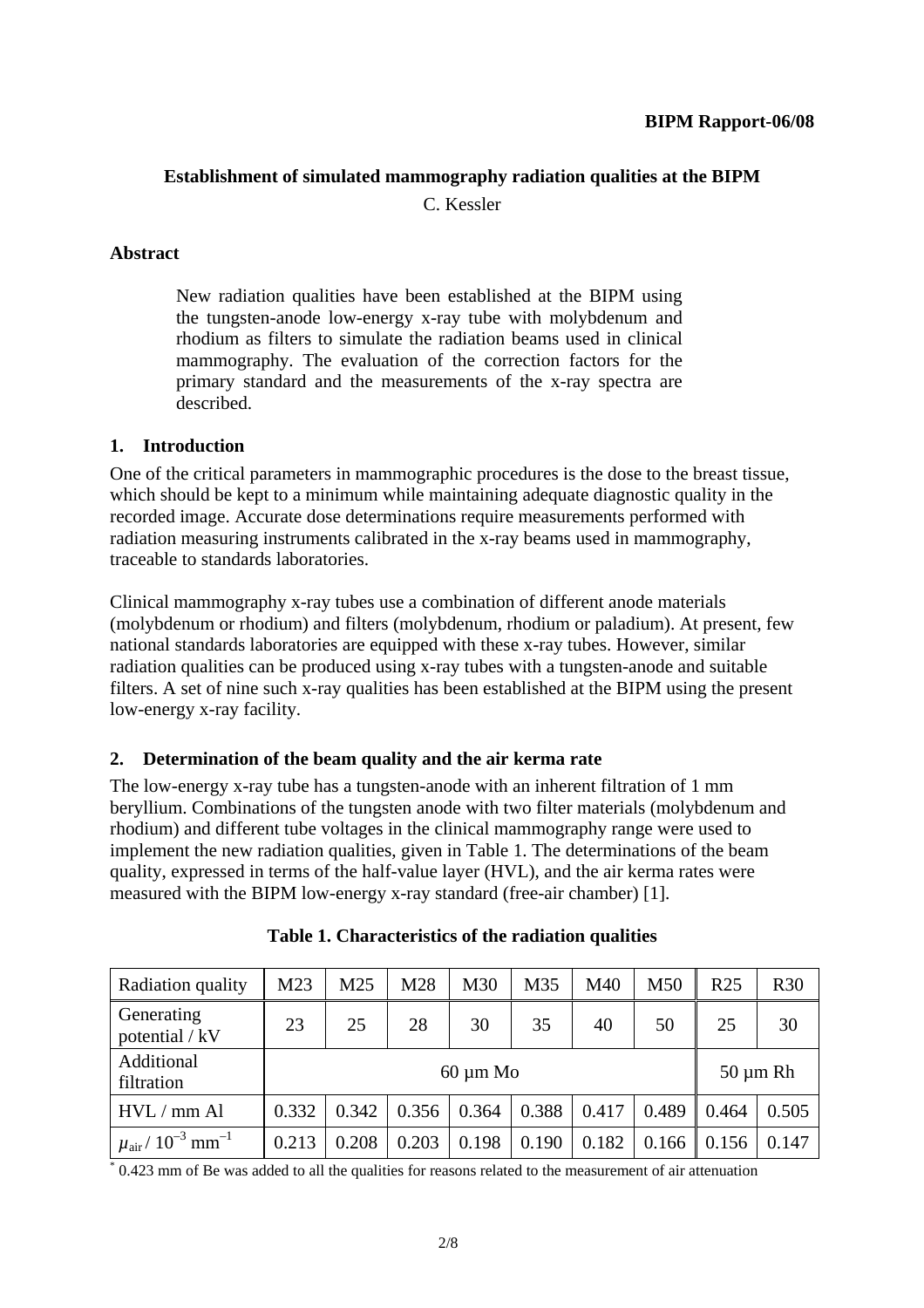For a free-air ionization chamber standard with measuring volume *V*, the air kerma rate is determined by the relation

$$
\dot{K} = \frac{I}{\rho_{\text{air}} V} \frac{W_{\text{air}}}{e} \frac{1}{1 - g_{\text{air}}} \prod_{i} k_{i}
$$
\n(1)

where  $\rho_{\text{air}}$  is the density of air under reference conditions, *I* is the ionization current under the same conditions, *W*air is the mean energy expended by an electron of charge *e* to produce an ion pair in air,  $g_{air}$  is the fraction of the initial electron energy lost by bremsstrahlung production in air, and  $\Pi$   $k_i$  is the product of the correction factors to be applied to the standard, given in Table 2. By a suitable choice of anode current, the air kerma rate was set to 1.00 mGy  $s^{-1}$  for all the radiation qualities.

The correction factors for the standard listed in Table 2 were determined by interpolation in terms of HVL from the existing data for the CCRI reference qualities. The factors for the CCRI qualities for electron loss  $k_e$ , photon scatter  $k_{sc}$  and fluorescence  $k_{fl}$  were calculated by Burns [2] with Monte Carlo techniques for monoenergetic photons and the results were convoluted using spectral measurements performed with the NMi spectrometer at the BIPM; the correction factor for photon transmission through the aperture edge  $k_1$  was calculated analytically and the correction for wall transmission  $k_p$  was measured.

For the present work, these correction factors were recalculated with the Monte Carlo code PENELOPE [3] using a more detailed simulation of the BIPM standard. The results for monoenergetic photons were convoluted with the spectra for the new qualities measured with the BIPM Compton spectrometer (described in section 4).

The air attenuation factor  $k_a$  was measured for each quality using the method of reduction of the air pressure in a tube placed between the filter and the free-air chamber (the beryllium windows for this tube, of total thickness 0.423 mm, are used as additional filters at all times for all the qualities for consistency).

| Radiation quality                | M <sub>23</sub> | M <sub>25</sub> | M28    | M30    | M35    | M40    | M50    | R <sub>25</sub>    | <b>R30</b> |
|----------------------------------|-----------------|-----------------|--------|--------|--------|--------|--------|--------------------|------------|
| Scattered radiation $k_{sc}$     | 0.9974          | 0.9974          | 0.9974 | 0.9974 | 0.9974 | 0.9974 | 0.9975 | 0.9975             | 0.9975     |
| Fluorescence $k_{\text{fl}}$     | 0.9972          | 0.9972          | 0.9972 | 0.9972 | 0.9973 | 0.9973 | 0.9975 | 0.9974             | 0.9975     |
| Electron loss $k_e$              | 1.0000          | 1.0000          | 1.0000 | 1.0000 | 1.0000 | 1.0000 | 1.0000 | 1.0000             | 1.0000     |
| Wall transmission $k_{\rm p}$    | 1.0000          | 1.0000          | 1.0000 | 1.0000 | 1.0000 | 1.0000 | 1.0000 | 1.0000             | 1.0000     |
| Field distortion $k_d$           | 1.0000          | 1.0000          | 1.0000 | 1.0000 | 1.0000 | 1.0000 | 1.0000 | 1.0000             | 1.0000     |
| Aperture edge transmission $k_1$ | 1.0000          | 1.0000          | 1.0000 | 1.0000 | 1.0000 | 1.0000 | 1.0000 | 1.0000             | 1.0000     |
| Air attenuation $k_a^{\dagger}$  | 1.0218          | 1.0213          | 1.0208 | 1.020  | 1.0195 | 1.0187 | 1.0169 | $\parallel$ 1.0159 | 1.0150     |

**Table 2. Correction factors for the BIPM standard** 

† Values for 293.15 K and 100.0 kPa; each measurement is corrected using the air density measured at the time.

### **3. Uncertainties**

The uncertainty components associated with the determination of the air kerma rate are listed in Table 3.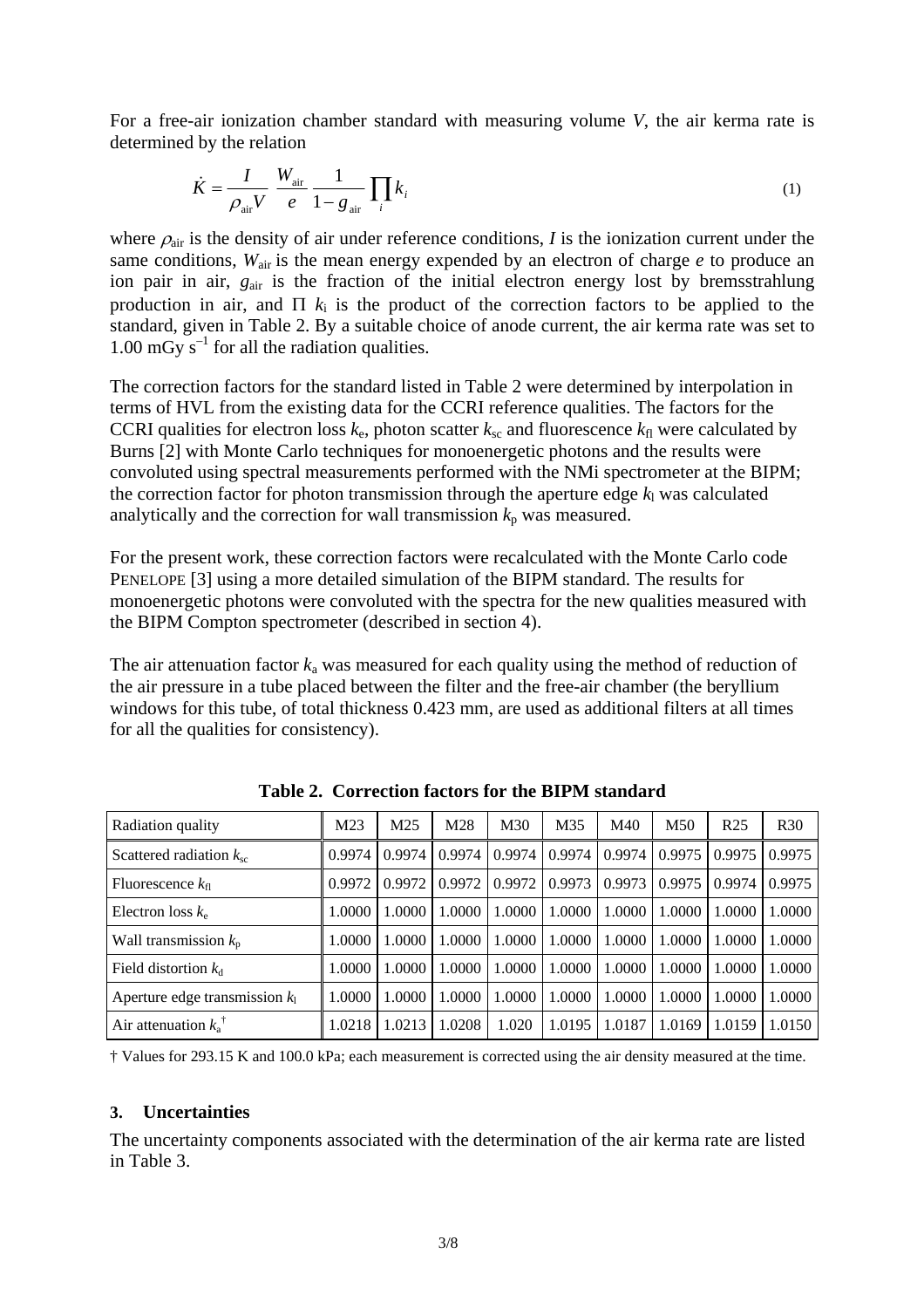|                      |                                                    | 100 $s_i^{(1)}$ | $100\;{u_i}^{(2)}$       |
|----------------------|----------------------------------------------------|-----------------|--------------------------|
|                      | Physical constant                                  |                 |                          |
|                      | dry air density (273.15 K, 101 325 Pa)             |                 | 0.01                     |
| W/e                  | / $(J C^{-1})$                                     |                 | 0.15                     |
| g                    |                                                    |                 | 0.01                     |
|                      | <b>Correction factors</b>                          |                 |                          |
| $k_{\rm sc}$         | scattered radiation                                |                 | 0.03                     |
| $k_{\rm e}$          | electron loss                                      |                 | 0.05                     |
| $k_{\rm fl}$         | fluorescence                                       |                 | 0.01                     |
| $k_{\rm s}$          | ion recombination                                  | 0.01            | 0.01                     |
| $k_{\rm pol}$        | polarity                                           | 0.01            | $\overline{\phantom{a}}$ |
| $k_{\rm a}$          | air attenuation                                    | 0.02            | 0.01                     |
| $k_{\rm d}$          | field distortion                                   |                 | 0.07                     |
| $k_1$                | transmission through edges of aperture             |                 | 0.01                     |
| $k_{p}$              | transmission through walls of standard             | 0.01            | $\blacksquare$           |
| $k_{\rm h}$          | humidity                                           |                 | 0.03                     |
|                      | Measurement of $I/\nu\rho$                         |                 |                          |
| $\mathcal{V}$        | volume $/cm3$                                      | 0.03            | 0.05                     |
| I                    | ionization current correction concerning $\rho$    | 0.02            | 0.02                     |
|                      | (temperature, pressure, air compressibility)       |                 |                          |
|                      | positioning of standard                            | 0.01            | 0.01                     |
|                      | Relative standard uncertainty in $K_{\text{BIPM}}$ |                 |                          |
|                      | quadratic sum                                      | 0.05            | 0.19                     |
| combined uncertainty |                                                    |                 | 0.20                     |

# **Table 3. Estimated relative standard uncertainties in the BIPM determination of air kerma rate for mammography x-ray qualities**

 $^{(1)}$   $s_i$  represents the relative standard Type A uncertainty, estimated by statistical methods;  $\mu_i$  is *u*<sub>i</sub> represents the relative standard Type B uncertainty, estimated by other means.

# **4. Determination of spectra**

### *4.1 Measurement of spectra*

An accurate knowledge of each spectrum is required to evaluate the energy-dependent correction factors involved in the air kerma determination. One of the problems in determining the spectra is the high flux of the x-ray beams. While several techniques exist to solve this problem, the Compton scattering method, which consists of placing a scattering material in the primary beam, measuring the scattered photons at a certain angle and then reconstructing the primary beam, was chosen for the present work.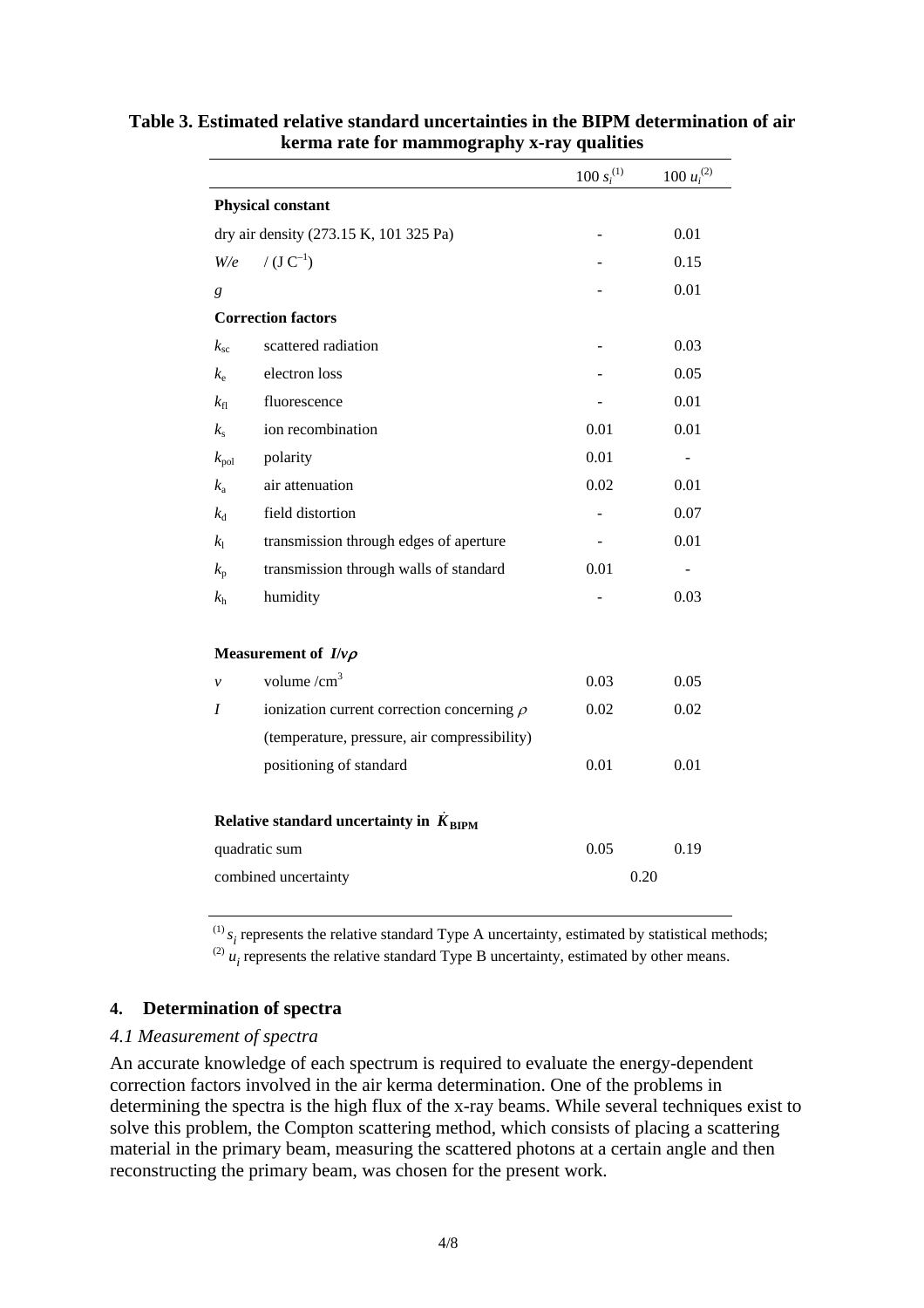A commercial Compton spectrometer was used that consists of a scattering chamber with lead walls, lead collimators and a PMMA rod of circular cross section used as the scatterer (Fig. 1). The scattered photons were detected at 90° with a low-energy pure germanium detector (LEGe) coupled to a multichannel analyser (MCA). The calibration of the MCA was performed using the known energies of the x- and  $\gamma$ -rays emitted by radioactive sources of  $^{125}I$ and  $^{241}$ Am.

The primary x-ray spectra were reconstructed from the resulting pulse height distribution using commercial software [4].



*Fig. 1. Schematic diagram of the Compton spectrometer* 

# *4.2 Simulation of the spectra*

The mammography spectra were also obtained by simulation with Monte Carlo techniques using the PENELOPE code [3]. The x-ray tube configuration (target, filters and collimation) has been simulated with the PENELOPE geometry code PENGEOM, as shown in Fig. 2.



*Fig. 2. Model of the x-ray tube, filters and collimators* 

In the first step, this model was used to create a phase-space file of photons crossing the first lead collimator (plane at 5 cm from the centre of the target), including the energy, angle and position of each particle. The photon and electron cut-off energies were set to 1 keV. The following values were chosen for the electron transport parameters in  $PENELOPE<sup>1</sup>$  $PENELOPE<sup>1</sup>$  $PENELOPE<sup>1</sup>$ :  $C1 = C2 = 0.2$ , Wcc = Wcr = 1 keV. Interaction forcing for bremsstrahlung emission was

<span id="page-4-0"></span> $\frac{1}{1}$ <sup>1</sup> C1 and C2 determine the cutoff angle that separates hard from soft elastic interactions; Wcc and Wcr are the cutoff energies for the production of hard inelastic and bremsstrahlung events, respectively.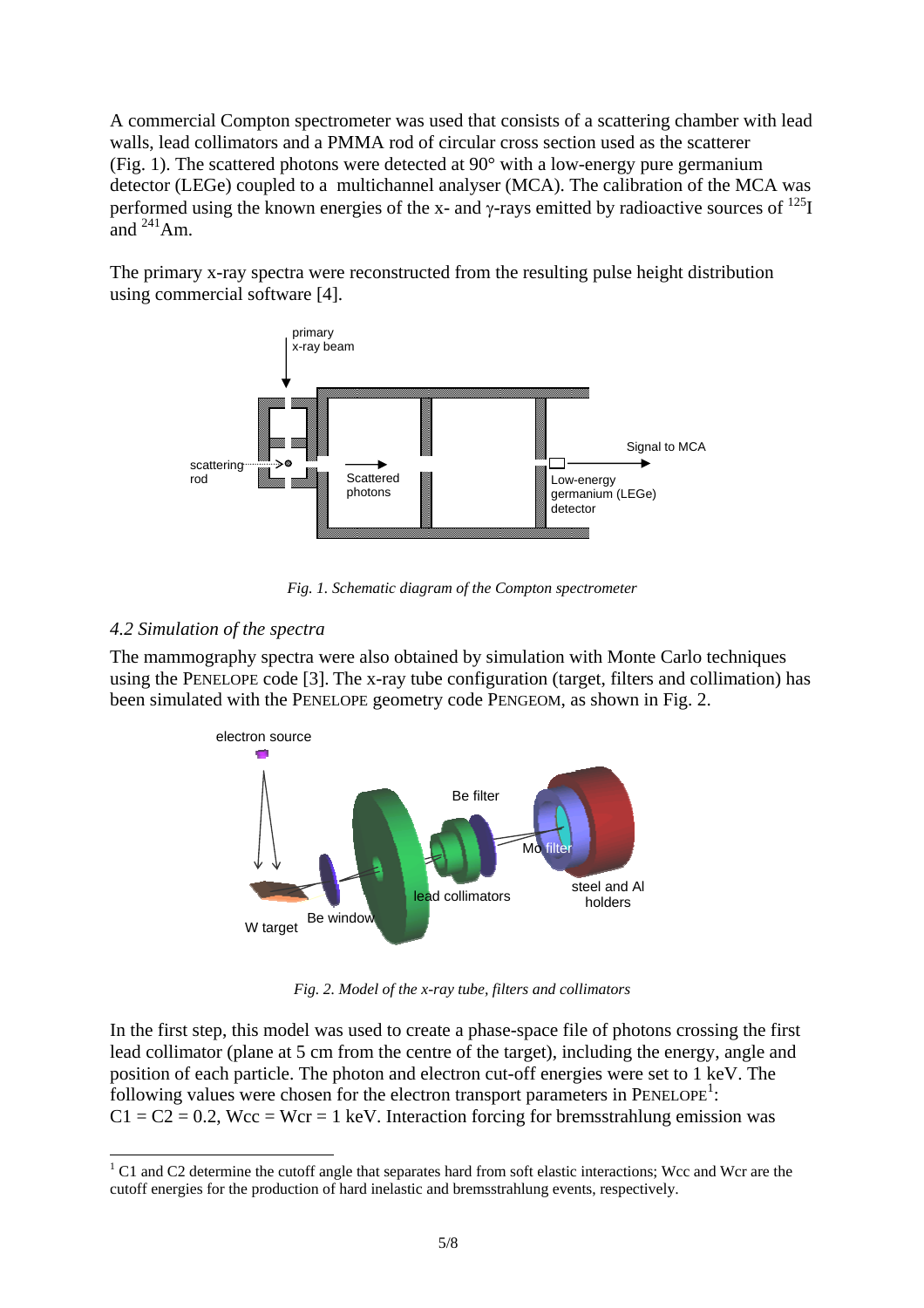applied to the primary electrons. This phase-space file was used as input for the transport of photons through the collimators and filters; the distribution of the photon number with energy was generated at 50 cm from the centre of the target. For the second step, the photon cut-off energy was also set to 1 keV, while the electron transport cut-off was raised to the maximum photon energy value (that is, no electron transport).

#### **5. Results**

#### *5.1 Spectral measurements*

The measured spectra corresponding to 23 kV, 30 kV, 50 kV with the Mo filter and 30 kV with the Rh filter are shown in Fig. 3. The energy bins are 0.2 keV. No correction was made for the production of x-ray fluorescence in the LEGe detector.



*Fig. 3. Spectra measured with the Compton spectrometer*

#### *5.2 Spectral simulations*

Figures 4 and 5 show the spectra for the 30 kV qualities with Mo and Rh filters, respectively, simulated with the PENELOPE code. Each spectrum is compared with that measured using the Compton spectrometer.



*Fig. 4. Comparison of the simulated and measured spectra for the 30 kV, Mo filter quality*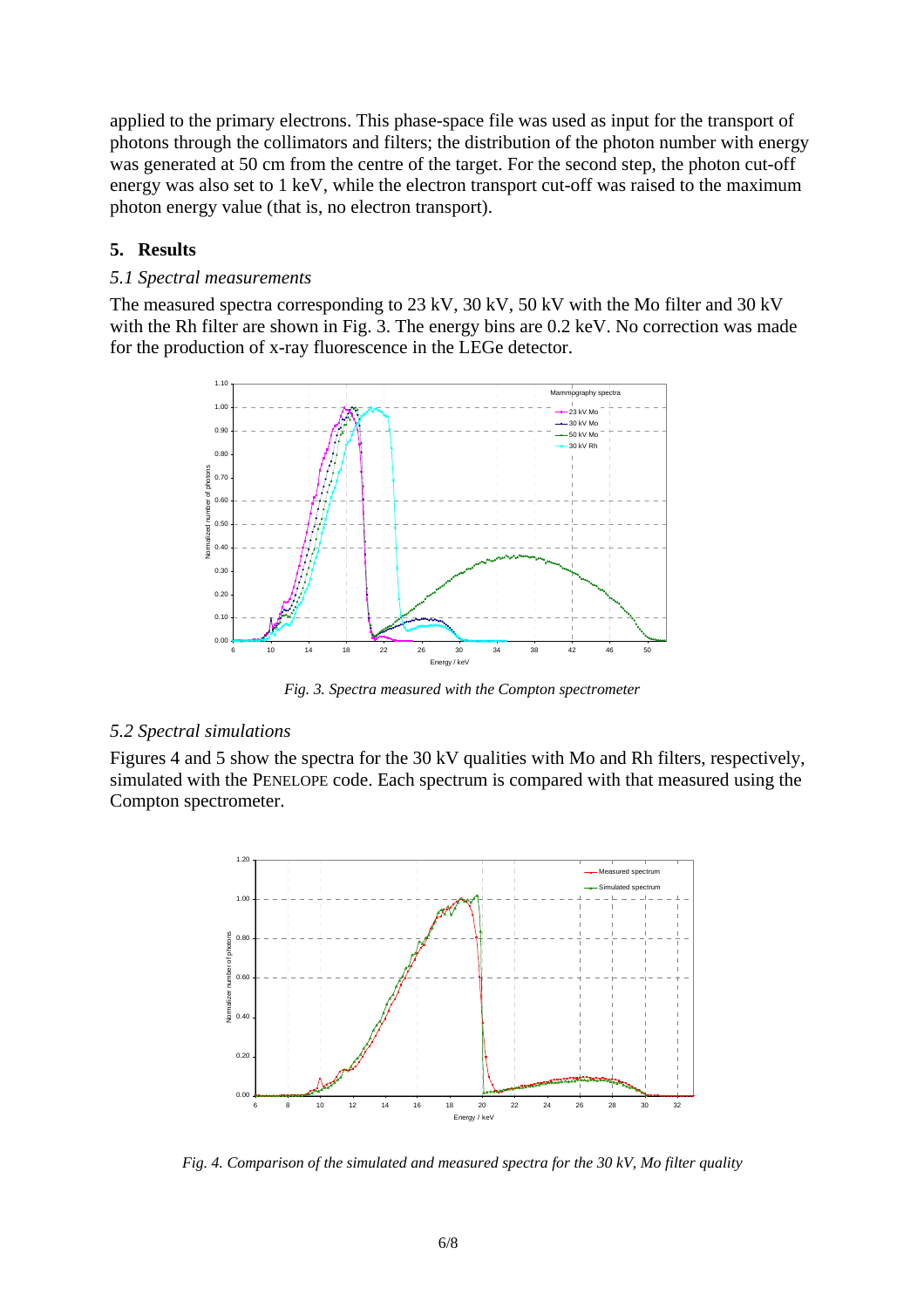

*Fig. 5. Comparison of the simulated and measured spectra for the 30 kV, Rh filter quality*

#### **6. Discussion and Conclusions**

The correction factors used for the primary air kerma determination were derived by interpolation in terms of the HVL from the correction factors calculated for the CCRI qualities. The subsequent recalculation of these factors using the measured Mo and Rh spectra and an improved model of the standard showed the factors to be insensitive at the  $3 \times 10^{-4}$ level.

The measured and calculated spectra for the 30 kV, Mo filter quality show slightly better agreement than those for the Rh filter qualities, although the maximum deviation between the curves in the latter case remains less than 0.35 keV. This deviation might be due to statistical fluctuations, which could be improved with further calculations. The energy broadening observed in the measured spectra at the absorption edge of the two filters may arise from the energy resolution of the Compton spectrometer. However, these differences have no significant effect in the calculation of the standard correction factors.

The suitability of these simulated mammography x-ray qualities for the calibration of ionization chambers currently used in mammography is under investigation. For this separate study, the response of two different ionization chamber types calibrated in these beams is compared with that obtained from calibration in various mammography beams [5].

#### **7. References**

- [1] BOUTILLON M., HENRY W.H. and LAMPERTI P.J., Comparison of exposure standards in the 10-50 kV x-ray region, *Metrologia*, 1969, **5**, 1-11.
- [2] BURNS, D.T., New correction factors for the BIPM free-air chamber standards. [CCRI\(I\)/03-28](https://www.bipm.org/cc/CCRI(I)/Allowed/16/CCRI(I)03-28.pdf) .
- [3] SALVAT, F., FERNANDEZ-VAREA, J.M., ACOSTA, E., SEMPAU, J., PENELOPE A Code System for Monte Carlo Simulation of Electron and Photon Transport, NEA/NSC/DOC(2001)19 (ISBN 92-64-18475-9).